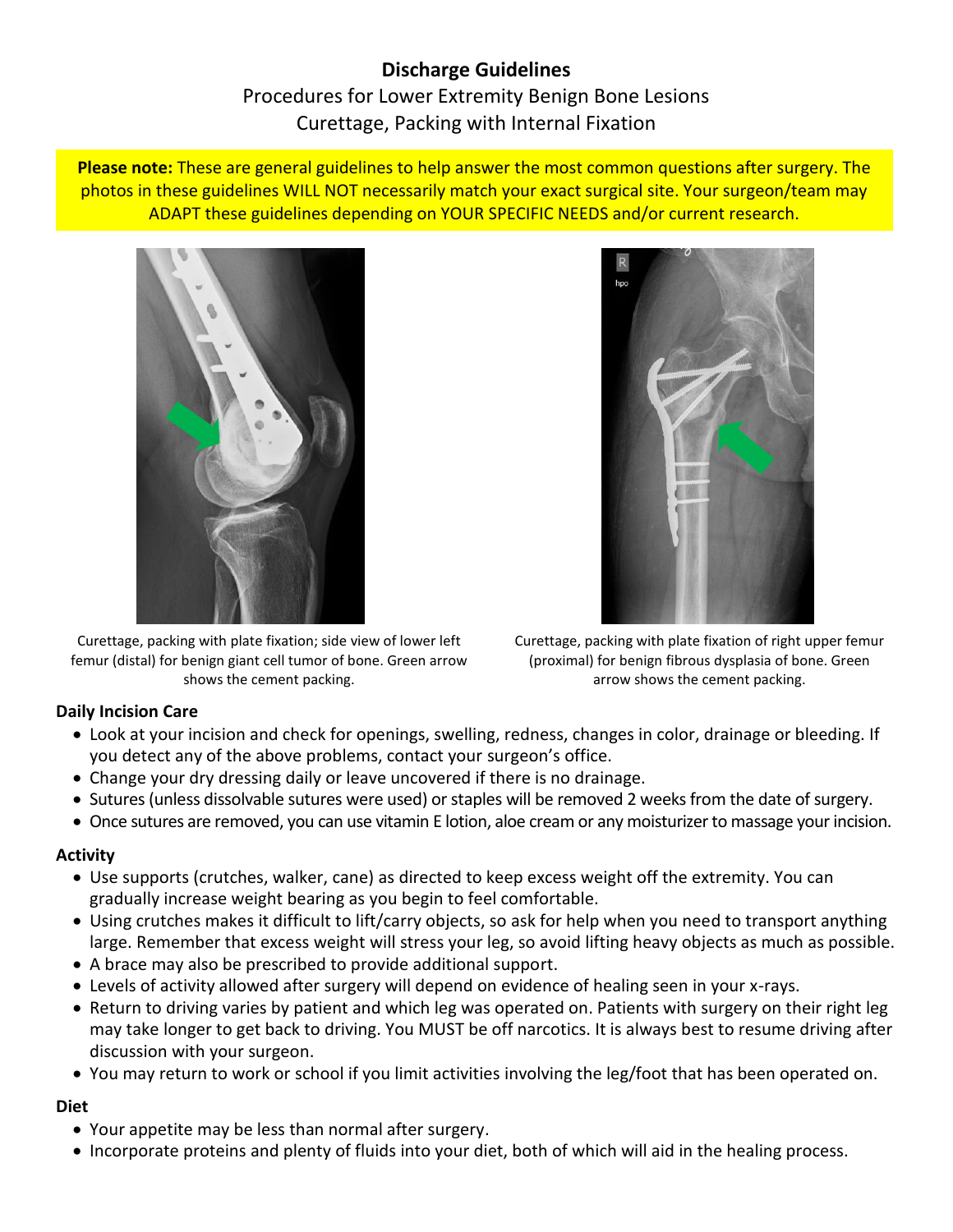If you are taking narcotics, you should take some type of laxative to prevent opioid-induced constipation.

## **Medication**

- Continue to take your regular medications.
- If necessary, take prescribed pain medication (narcotics) as directed.
- DO NOT drink alcohol or drive while taking narcotic pain medication.
- If you are taking narcotics, you should take some type of laxative to prevent opioid-induced constipation.
- You most likely will be discharged on a blood thinner to prevent clots, aspirin or Lovenox (subcutaneous injection) for 2-4 weeks (no blood tests are necessary). Newer, direct oral anti-coagulation medications may be prescribed, or continued if you came to the hospital already taking these types of medications (Eliquis, Plavix, Pradaxa, Xarelto).
- Previously Coumadin was given. If you are on Coumadin, you will resume this for your anti-coagulation regimen. Blood tests are necessary for Coumadin; the INR range needs to be between 1.5 and 2.0.
- If you are discharged on a blood thinner administered via daily injection, no blood tests are necessary.

## **Pain**

- Your surgical team understands that you will experience different levels and types of pain following your surgery. You will be prescribed a narcotic, if you wish. Some patients decline a narcotic due to the current opioid crisis and request milder pain medications (tramadol), and/or just take Tylenol alternating with anti-inflammatory medications (Advil, Motrin, Aleve), if tolerated. When we prescribe narcotics, we must do so per current state and federal regulations, which includes a narcotic contract.
- Because of the current focus on opioid addiction, we recommend many cognitive behavioral techniques, such as imagery, mindfulness, psychotherapy, deep breathing exercises, virtual reality for distraction, journaling, video games, TENS unit (muscle stimulators that can be used at home) and all other integrative care therapies (physical therapy, acupuncture, chiropractic, massage, lymphedema treatment, reiki).

## **Common Problems**

- If you experience pain and/or swelling, try elevating the site for relief or apply ice use caution not to leave on more than 20 minutes to prevent frost burn.
- If you develop a firm lump in the incisional area, and your overlying skin looks black and blue, you may have developed a postoperative hematoma (blood collection at the operative site where the mass was removed). Notify your surgeon's office.
- Your leg may seem heavy after surgery. This is due to your muscle weakness. Your strength and ability to control your leg will increase over time.
- You may experience numbness at your incision site. This is normal and usually decreases in time.
- For constipation (not being able to move your bowels), drink plenty of water and non-carbonated fluids. Eat foods that are high in fiber (e.g. bran, prunes, fruit, whole wheat breads). There are many over-thecounter medications available to relieve constipation such as Dulcolax, Magnesium Citrate or Miralax. Ask your local pharmacist to assist you in finding one that is right for you.
- If you smoked cigarettes before the surgery, DO NOT START SMOKING AGAIN! Smoking (the nicotine) causes constriction of blood vessels preventing adequate blood flow to the operative area and can delay healing. If you need assistance with this, please contact the MGH Quit Smoking Service at 617-726-7443.

## **Follow-up**

- Schedule a follow-up appointment with your surgeon 2 weeks from the surgery date.
- The first postoperative visit is for an incision check. X-rays are usually not done at that time.
- All subsequent surveillance visits after your bone surgery will require x-rays.

## **Questions/Concerns**

- For any questions, call your surgeon/nurse practitioner.
- Drs. Kevin Raskin, Joseph Schwab, Santiago Lozano-Calderon: 617-724-3700
- Doctor of Nursing Practice (DNP) Anne Fiore: 617-724-7630